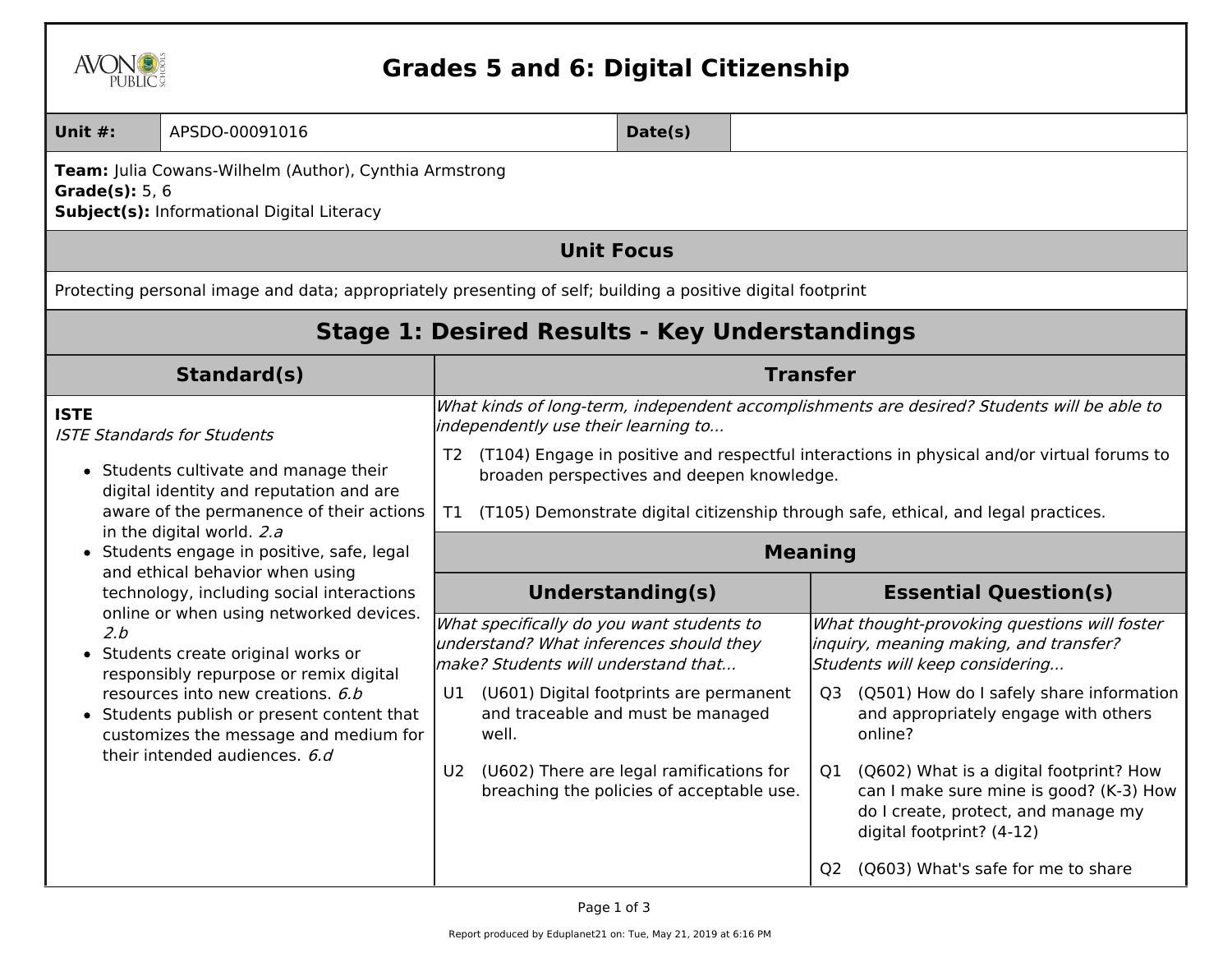|                                                                                |                                     |                                                                                                                                                                                                                                                                                                                                                                                            |                                                                                                                                                                                                                                                                                                                 | online? (K-4) How do I use technology,<br>safely share information, and<br>appropriately engage with others                                                                                                                                                                                                                                                                            |  |  |  |  |
|--------------------------------------------------------------------------------|-------------------------------------|--------------------------------------------------------------------------------------------------------------------------------------------------------------------------------------------------------------------------------------------------------------------------------------------------------------------------------------------------------------------------------------------|-----------------------------------------------------------------------------------------------------------------------------------------------------------------------------------------------------------------------------------------------------------------------------------------------------------------|----------------------------------------------------------------------------------------------------------------------------------------------------------------------------------------------------------------------------------------------------------------------------------------------------------------------------------------------------------------------------------------|--|--|--|--|
| online/in a digital forum? (5-12)<br><b>Acquisition of Knowledge and Skill</b> |                                     |                                                                                                                                                                                                                                                                                                                                                                                            |                                                                                                                                                                                                                                                                                                                 |                                                                                                                                                                                                                                                                                                                                                                                        |  |  |  |  |
|                                                                                |                                     |                                                                                                                                                                                                                                                                                                                                                                                            | <b>Knowledge</b>                                                                                                                                                                                                                                                                                                | Skill(s)                                                                                                                                                                                                                                                                                                                                                                               |  |  |  |  |
|                                                                                |                                     | K1.<br>K2<br>K3                                                                                                                                                                                                                                                                                                                                                                            | What facts and basic concepts should students<br>know and be able to recall? Students will<br>know<br>How to protect APS and personal<br>passwords/logins (personal security)<br>How to protect personal image and<br>digital creations<br>How to search self on internet for own<br>digital presence/footprint | What discrete skills and processes should<br>students be able to use? Students will be skilled<br>at<br>Examining their search history and other<br>S1<br>breadcrumbs based on student online<br>presence (e.g., saving passwords online,<br>bookmarking sites)<br>Differentiating between approved<br>S <sub>2</sub><br>district accounts and personal external<br>web-based accounts |  |  |  |  |
|                                                                                | <b>Stage 2: Assessment Evidence</b> |                                                                                                                                                                                                                                                                                                                                                                                            |                                                                                                                                                                                                                                                                                                                 |                                                                                                                                                                                                                                                                                                                                                                                        |  |  |  |  |
|                                                                                | <b>Performance Task(s)</b>          |                                                                                                                                                                                                                                                                                                                                                                                            |                                                                                                                                                                                                                                                                                                                 |                                                                                                                                                                                                                                                                                                                                                                                        |  |  |  |  |
| <b>Alignment</b>                                                               | Code                                | <b>Assessment Evidence</b>                                                                                                                                                                                                                                                                                                                                                                 |                                                                                                                                                                                                                                                                                                                 |                                                                                                                                                                                                                                                                                                                                                                                        |  |  |  |  |
| T/U/Q/K/S<br>T2 T1 U1 U2 Q3 Q1<br>Q2 K2 S2                                     | PT <sub>1</sub>                     | <b>Grade 5: Google Drawing Avatar</b><br><b>Performance Task</b><br>Students will create an avatar using Google Draw that could be used for a future profile picture. Students will<br>post it to the Google Classroom.<br><b>Evaluative Criteria</b><br>The avatar will be a positive reflection of self if it were to be used online as part of a digital footprint.<br><b>Resources</b> |                                                                                                                                                                                                                                                                                                                 |                                                                                                                                                                                                                                                                                                                                                                                        |  |  |  |  |